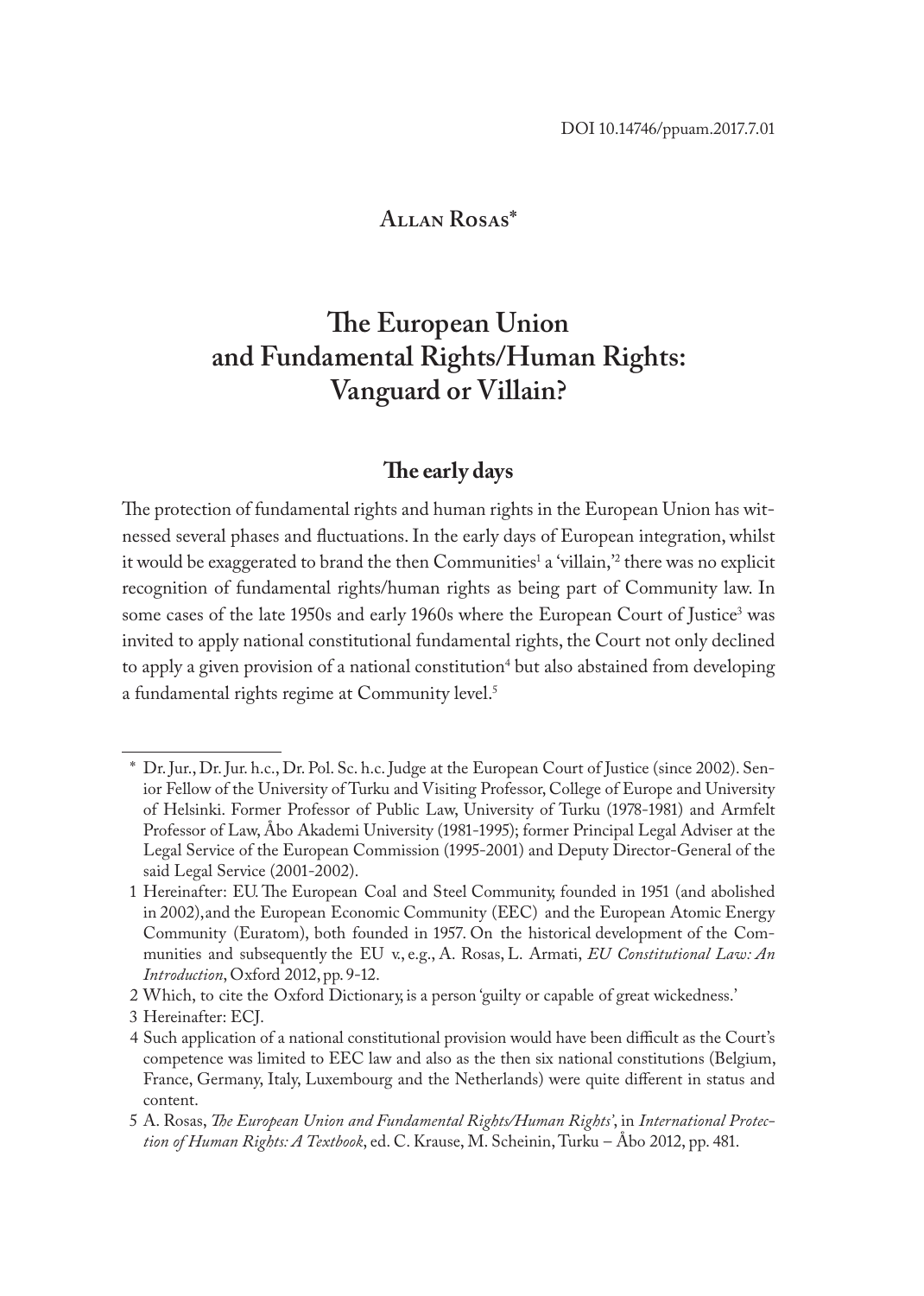But such an approach proved untenable in the long run. The famous judgment of the ECJ in *Stauder*, delivered in 1969, set the stage for a system of the protection of fundamental rights as general principles of Community law.6 In later judgments, the Court specified that, with a view to determining which rights form part of the general principles of Community law, inspiration could be sought from the 'constitutional traditions common to the Member States'7 and guidelines could be found in 'international treaties for the protection of human rights on which the Member States have collaborated or of which they are signatories.'8 It was later added that the European Convention on Human Rights<sup>9</sup> was not only one such international treaty but also that it enjoyed 'special relevance.'10

These developments in case law, which undoubtedly can be characterized as 'judgemade law,' were not only prompted by concerns about fundamental rights and human rights in themselves. There is every reason to believe that the ECJ also took into account the need to uphold the principle of the primacy of Community law over the laws of Member States, which the Court had explicitly confirmed in *Costa v ENEL* in 1964, five years before *Stauder*. <sup>11</sup> If a Community law bereft of rules on fundamental rights always prevailed over the national law of the Member States, including their constitutional Bills of Rights, there was a clear risk that national constitutional and other courts would begin to restrict the application of rules of Community law which posed a problem from the point of view of their own constitutionally protected fundamental rights. The solution at which the ECJ arrived was to advance the protection of fundamental rights at Community level, corresponding to the national Bills of Rights.12

It may be equally exaggerated, however, to consider the EEC and the other Communities of those days as a 'vanguard' (to cite once more the Oxford Dictionary, the 'leader of a movement or of opinion') of fundamental rights. The initial Community fundamental rights regime fell somewhat short of the national systems, consisting in

<sup>6</sup> Case 29/69 *Stauder* EU:C:1969:57.

<sup>7</sup> Case 11/70 *Internationale Handelsgesellschaft* EU:C:1970:114, §§ 3-4.

<sup>8</sup> Case 4/73 *Nold v Commission* EU:C:1974:51, § 13.

<sup>9</sup> Hereinafter: ECHR.

<sup>10</sup> V., e.g. Joined Cases 46/87 and 222/88 *Hoechst v Commission* EU:C:1989:337, § 13. Cf. A. Rosas, *Fundamental Rights in the Luxembourg and Strasbourg Courts*, in *The EFTA Court: Ten Years On*, ed. C Baudenbacher et al., Oxford 2005, pp. 163, 168-169; A. Rosas, *The European Union...*, *op. cit.*, p. 497.

<sup>11</sup> Case 6/64 *Costa* EU:C:1964:66; Case 26/62 *Van Gend & Loos* EU:C:1963:1.

<sup>12</sup> V. notably the seminal article by one of the then judges of the ECJ, P. Pescatore, *Les droits de l 'homme et l 'intégration européenne*, "Cahiers de droit européen" 1968, pp. 629-673, which, in fact, outlined the approach the Court would ultimately take, starting the following year with *Stauder*, *supra* note 6. Cf. A. Rosas, *The European Court of Justice and Fundamental Rights: Yet Another Case of Judicial Activism?*, in *European Integration through Interaction of Legal Regimes*, ed. C. Baudenbacher, H. Bull, Oslo 2007, pp. 34, 36-37.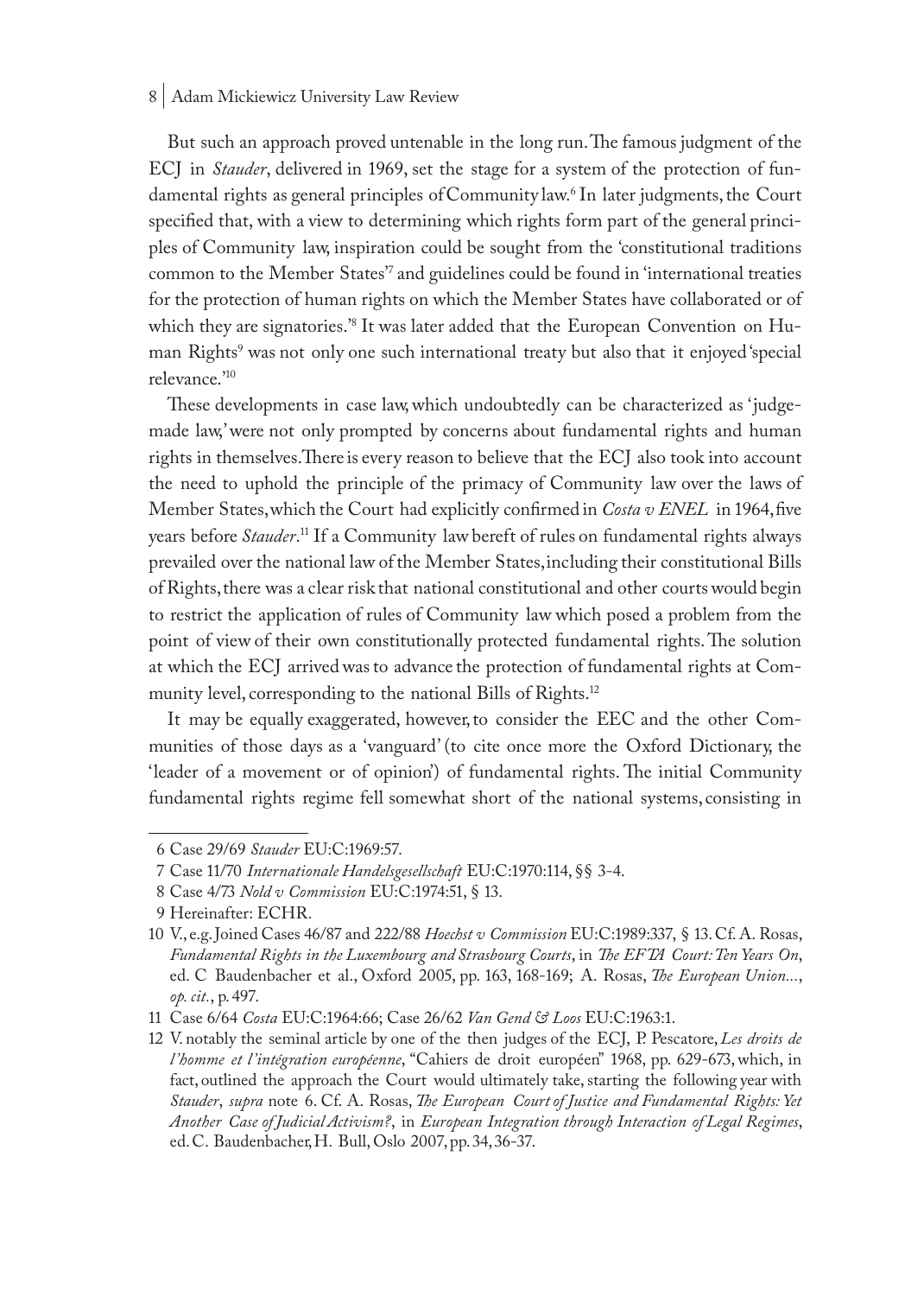12 most cases of a constitutional Bill of Rights as well as of adherence to the ECHR and other international human rights treaties. Moreover, as noted above, *Stauder* and subsequent judgments can at least partly be seen as a reaction to the risk that the principle of primacy of Community law would be called into question by national judges rather than as being prompted by human rights considerations in their own right. That said, it can be held that the judicial branch of the Communities (the ECJ) acted as a kind of a vanguard as compared to the other Community institutions or to the Member States in their capacity of authors of the basic Treaties. As has been the case also in some other instances, it was the Court that acted as an initiator and the other actors mainly followed suite.<sup>13</sup>

These other actors, on the other hand, did follow suite and so the seminal judgments of the Court did not remain isolated phenomena but were soon confirmed or reaffirmed by political declarations and Treaty changes. But in 1974, before the political declarations and Treaty changes, the German Constitutional Court still held that the Communities had not yet developed a full-fledged fundamental rights system. In its first *Solange*  decision of 1974,14 the Court reserved a right to verify the applicability of Community legislation in Germany under the national Bill of Rights contained in the *Grundgesetz* 'as long as' (solange) no equivalent system had been developed at Community level.<sup>15</sup> This was precisely the kind of situation the ECJ had tried to avoid by launching its own fundamental rights case law but these efforts were not considered sufficient by the German Constitutional Court, which thought that the Communities were still a bit of a villain as far as the protection of fundamental and human rights were concerned.

One of the main conclusions to be drawn from these early days of an EU fundamental rights regime is that the question of fundamental rights as part of EU law has from the very beginning been a markedly constitutional question, with consequences for the relationship between the legal orders of the Union and those of its Member States. At stake have been primordial questions of competence and powers. It is a story of developing fundamental rights for the Union and its citizens internally rather than of promoting human rights in a worldwide or broader regional setting. Hence the term 'fundamental rights' has from the beginning been preferred for these developments, whilst 'human,

<sup>13</sup> There is an extensive literature on the role played by the ECJ in the European integration process. For two recent contributions initiated or published by the ECJ itself: *The Court of Justice and the Construction of Europe: Analyses and Perspectives on Sixty Years of Case-law – La Cour de justice et la Construction de l 'Europe: Analyses et Perspectives de Soixante Ans de Jurisprudence*, ed. A. Rosas et al., The Hague 2013; *Van Gend en Loos 1963-2013: 50ème Anniversaire de l 'arrêt – 50th Anniversary of the Judgment*, ed. A. Tizzano et al., Luxembourg 2013.

<sup>14</sup> Decision of 29 May 1974, BVerfGE 37, 271.

<sup>15</sup> V., e.g. D. Thym, *Attack or Retreat? Evolving Themes and Strategies of the Judicial Dialogue between the German Constitutional Court and the European Court of Justice*, in *Constitutional Conversations in Europe: Actors, Topics and Procedures*, ed. M. Claes et al., Cambridge 2012, pp. 235.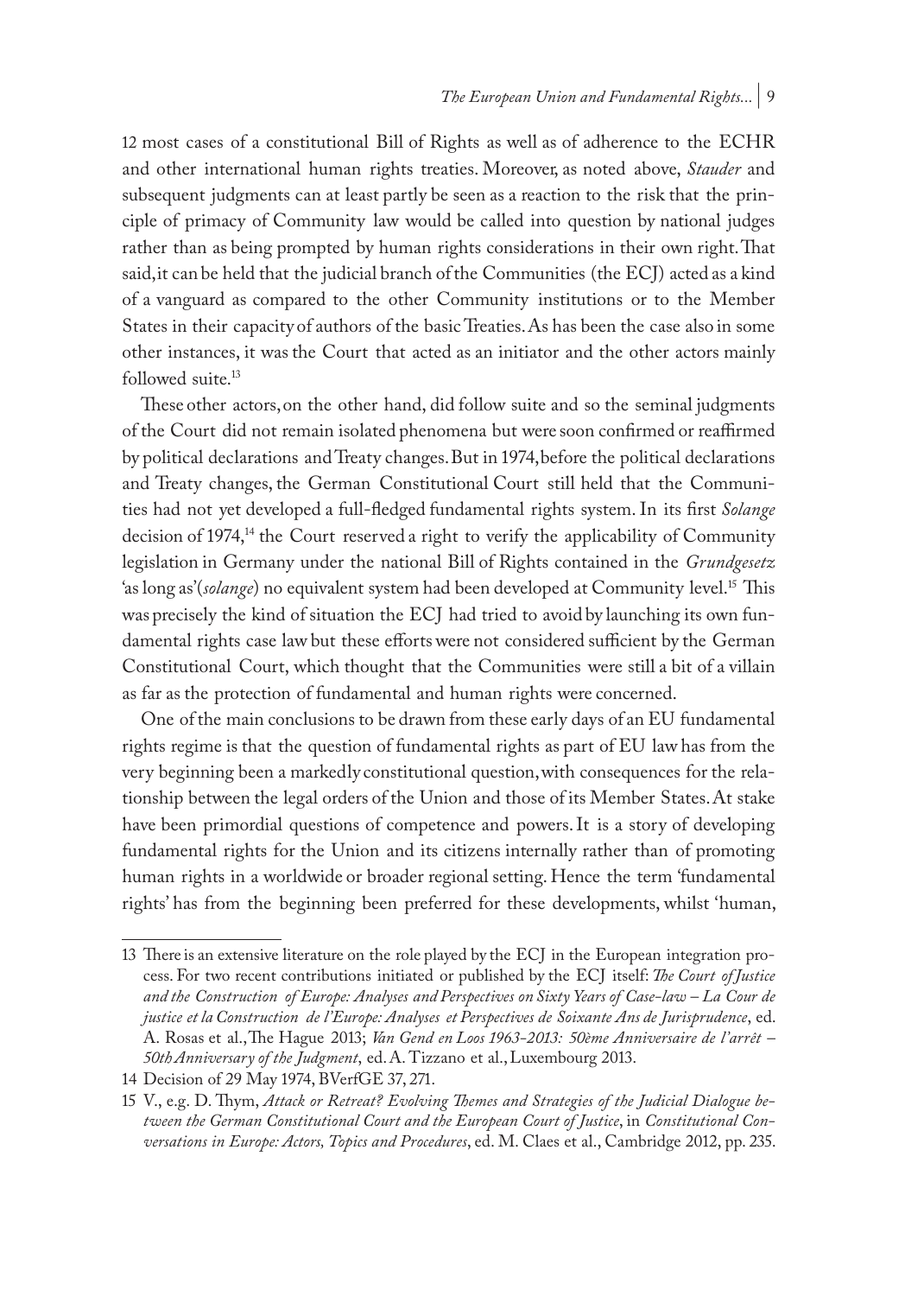rights' has become a term used in the context of EU *external* relations.16 This is also the terminology that will guide us in the ensuing discussion.

# **Consolidation and Refinement**

The Joint Declaration issued by the European Parliament, the Council and the Commission in  $1977<sup>17</sup>$  in which the three main political institutions underlined the primary importance they attach to the protection of fundamental rights as derived in particular from the constitutions of the Member States and the ECHR, was meant to further alleviate fears of the Community as a fundamental rights-free-zone. In parallel, the ECJ continued to develop and refine its own case law. These developments led the German Constitutional Court to reverse its *Solange* I decision in 1986 ("*Solange* II").18 The German Court now held that Community fundamental rights law had developed to such an extent that it would not exercise its competence to control the compatibility of Community law with the fundamental rights provision of the German Constitution 'as long as' the Communities guarantee an equivalent system for the effective protection of fundamental rights.

The Maastricht Treaty of 1992 implied that some basic provisions on fundamental and human rights were brought into the remit of binding Community primary law. The provision relating to fundamental rights as part of the general principles of Community law, as guaranteed by the ECHR and as they result from the constitutional traditions of the Member States, has survived until our days and is now expressed in Article 6(3) TEU. In this way, the Member States as 'Masters of the Treaties'19 have accepted that the *Nold* approach, used by the ECJ already in 1974, has been incorporated into binding primary law (with the exception that Nold referred to human rights treaties in general whereas Article 6(3) TEU and its previous versions mention the ECHR only).

The Maastricht Treaty also contained some provisions relating to the promotion of human rights in the external relations of the Communities. In 1996, in *Portugal v Council*, the ECJ ruled that insertion of a general human rights clause in agreements with third States was compatible with Community law. The fact that the Court explained the legality of the human rights clause by observing that it does not create new human rights but rather confirms some basic principles and provides for the taking of countermeasures against third States in case of violation of those principles is indicative of the

<sup>16</sup> A. Rosas, *The European Union*..., *op. cit*., p. 481.

<sup>17</sup> [1977] OJ C103/1.

<sup>18</sup> Decision of 22 October 1986, BVerfGE 73, 339. Cf. the Banana market regulation decision of 7 June 2000, BVerfGE 102, 147.

<sup>19</sup> V. *EU Constitutional Law*..., *op. cit*., pp. 32-51.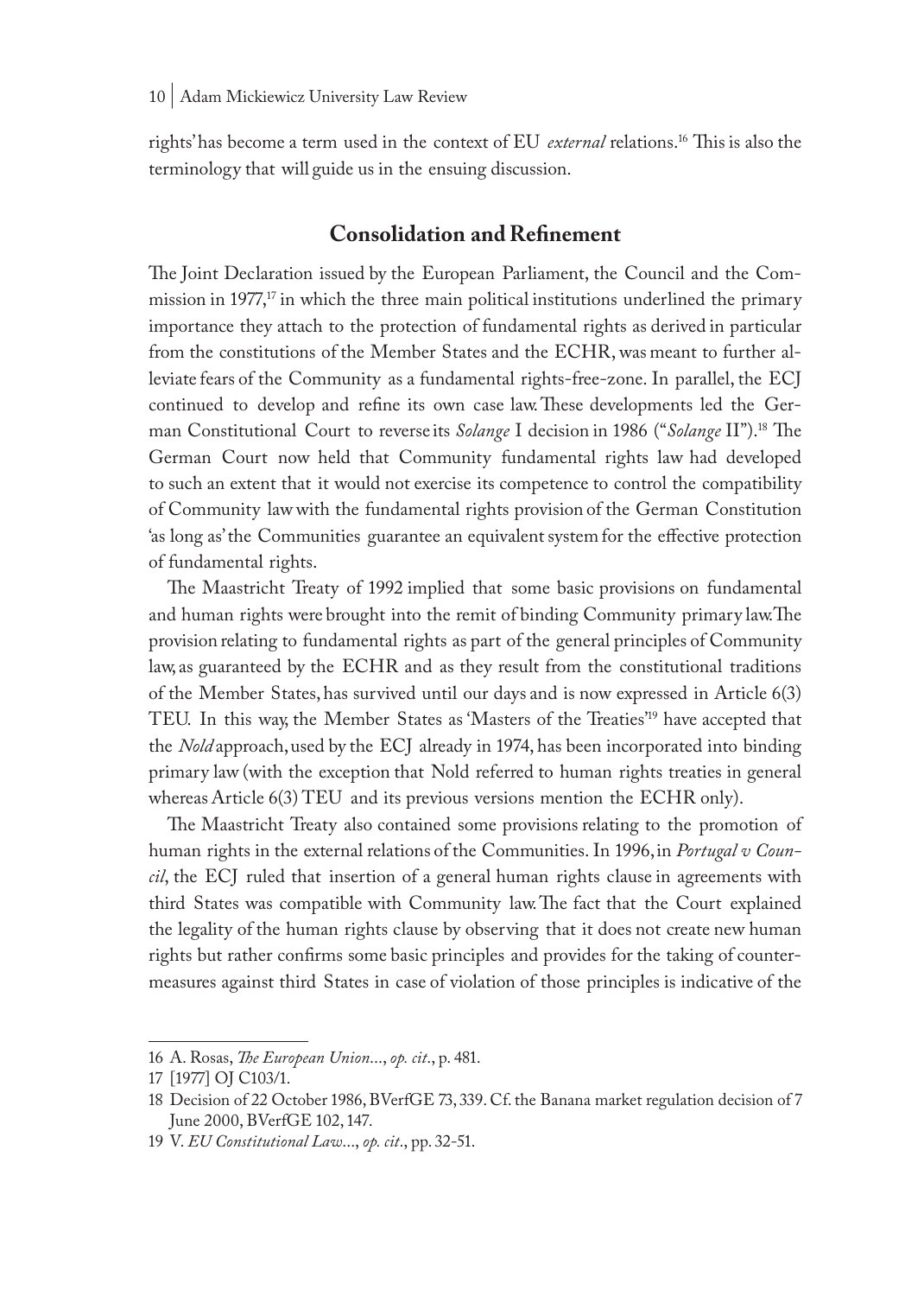fact that there were at the time doubts about the extent of an external competence in this field  $20$ 

These doubts came to the surface in connection with the plans to enable the Communities to accede to the ECHR. Many Member States and the Legal Service of the EU Council were still in the 1990s generally of the opinion that the Communities did not have a veritable external competence in the field of human rights and the ECJ was requested to give an opinion as to whether accession to the European Convention was compatible with the Treaties. In its Opinion 2/94, delivered in 1996, the Court held that as Community law stood at the time, the Communities lacked competence to adhere.<sup>21</sup>

The Court in this context referred to the specific nature of the ECHR, considering that accession would have such important institutional and constitutional implications that there was no sufficient legal basis in the existing Treaties to enable accession and that accession would require amending the Treaties. This left the question of accession in abeyance for a long time to come. I shall come back to this question after a while, in the context of some remarks on the recent Opinion 2/2013, in which the Court this time held that the draft accession agreement which had been negotiated by the European Commission, on behalf of the EU, and the Member States of the Council of Europe is not as to its substance compatible with the Treaties.

The situation after Opinion 2/94 of 1996 thus remained more or less as it had been before. In other words, the dominant factor in the *internal* fundamental rights regime continued to be the case law of the ECJ, inspired by the ECHR and Strasbourg case law in particular, and supplemented by the general provisions of the Maastricht Treaty. As to *external* relations, the main legal element was the human rights clause, combined with some Community legislative acts providing for financial assistance to human rights activities in third countries or the possibility to suspend financial assistance or trade preferences more generally if a third country was deemed to violate basic human rights principles.<sup>22</sup>

## **The Charter of Fundamental Rights**

Especially with regard to the internal fundamental rights system, the situation was not considered to be entirely satisfactory. If a citizen wanted to know exactly what funda-

<sup>20</sup> Case C-268/94 *Portugal v Council* EU:C:1996:461. Cf. B. Brandtner, A. Rosas, *Human Rights and the External Relations of the European Community: An Analysis of Doctrine and Practice*, "European Journal of International Law" 1998, vol. 9, pp. 468-490, 472-473, 483.

<sup>21</sup> Opinion 2/94 *Accession to the European Convention on Human Rights* EU:C:1996:140.

<sup>22</sup> B. Brandtner, A. Rosas, supra note 20; B Brandtner, A. Rosas, *Trade Preferences and Human Rights*, in *The EU and Human Rights*, ed. P. Alston, Oxford 1999, p. 699; A. Rosas, *The European Union*..., *op. cit*., pp. 489-491, 505-507.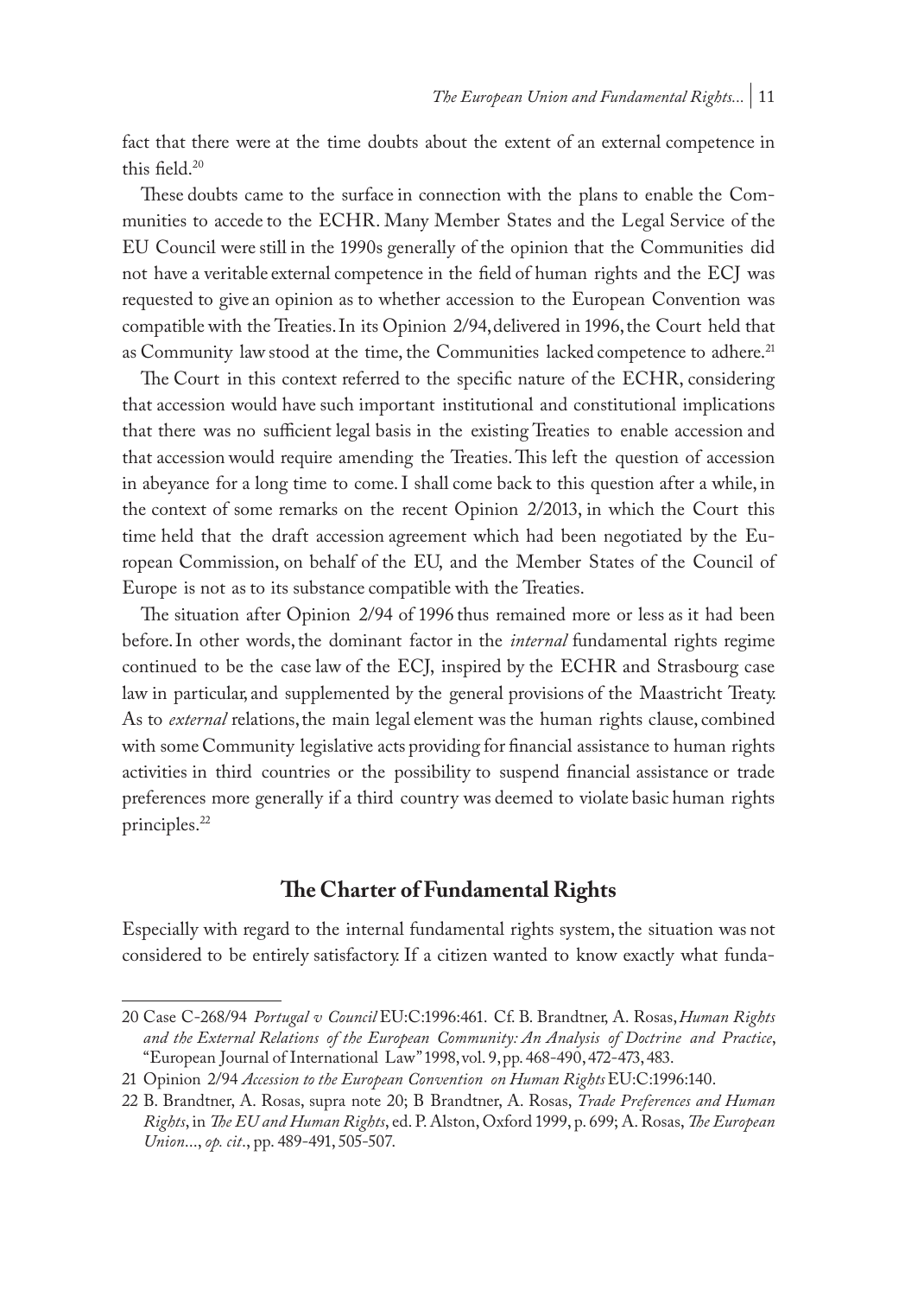mental rights he or she enjoyed under Community law, it was probably not so helpful to be told that one should consult a few thousand pages of the Court's case law.

And referring to the ECHR was not sufficient. First of all, the ECHR, whilst constituting an important guideline for determining the fundamental rights which were considered to form part of the general principles of Community law, was not an integral part of Community law and so was not applied directly.<sup>23</sup> Secondly, the ECHR, even taking into account its Protocols, is not a complete codification of human rights; the initial Convention of 1950 was prepared after the Second World War and it does not fully reflect today's human rights agenda. That is probably why the ECJ in its case law did not limit itself to refer to the ECHR but sometimes cited some other international human rights instruments, such as the European Social Charter and, as to universal instruments, the Universal Declaration of Human Rights, the two Covenants of 1966 or the Convention on the Rights of the Child.24

The need to clarify the situation was again raised soon after Opinion 2/94 and some Member States, Germany in particular, advanced the idea that the EU should have its own Bill of Rights, corresponding to the national constitutional Bills of Rights. After some rather difficult discussions it was decided to proceed along this path, whilst not excluding the idea of accession to the ECHR. On the basis of a text prepared by a Convention, consisting not only of Member States' governments but also of representatives of the national parliaments as well as of the European Parliament and the Commission, the three main political institutions, the European Parliament, the Council and the Commission, adopted the Charter of Fundamental Rights of the European Union.<sup>25</sup>

The Charter was at first adopted in 2000 as a 'solemn proclamation'. This version of the Charter was not considered legally binding at least in the strict sense and whilst Advocates General of the ECJ and the then Court of First Instance (now the General Court) soon started to refer to it, the ECJ itself was more cautious and made such a reference for the first time only in 2006.<sup>26</sup> The Treaty for the Establishment of a Constitution for Europe, signed in Rome in 2004 but which because of negative referendums in two Member States never entered into force, included the Charter as Part II of the

<sup>23</sup> Also recently, the ECJ has recalled that the ECHR does not form an integral part of Union law: Case C-617/10 Åkerberg *Fransson* EU:C:2013:105, § 44; Opinion 2/13 *Draft Accession Agreement ECHR* EU:C:2014:2454, § 179.

<sup>24</sup> A. Rosas, *The European Union and International Human Rights Instruments*, in *The European Union and the International Legal Order: Discord or Harmony*, ed. V. Kronenberger, The Hague 2001, p. 53; *idem*, *The European Union: In Search of Legitimacy*, in *60 Years of the Universal Declaration of Human Rights in Europe*, ed. V. Jaichand, M. Suksi, Antwerp 2009, p. 415; *idem*, *The Charter and Universal Human Rights Instruments*, in *The EU Charter of Fundamental Rights: A Commentary*, ed. S. Peers et al., Oxford 2014, p. 1685.

<sup>25</sup> [2000] OJ C364/1.

<sup>26</sup> Case C-540/03 *Parliament v Council* EU:C:2006:429, § 38. Cf. A. Rosas, *The European Union...*, *op. cit.*, pp. 499-500.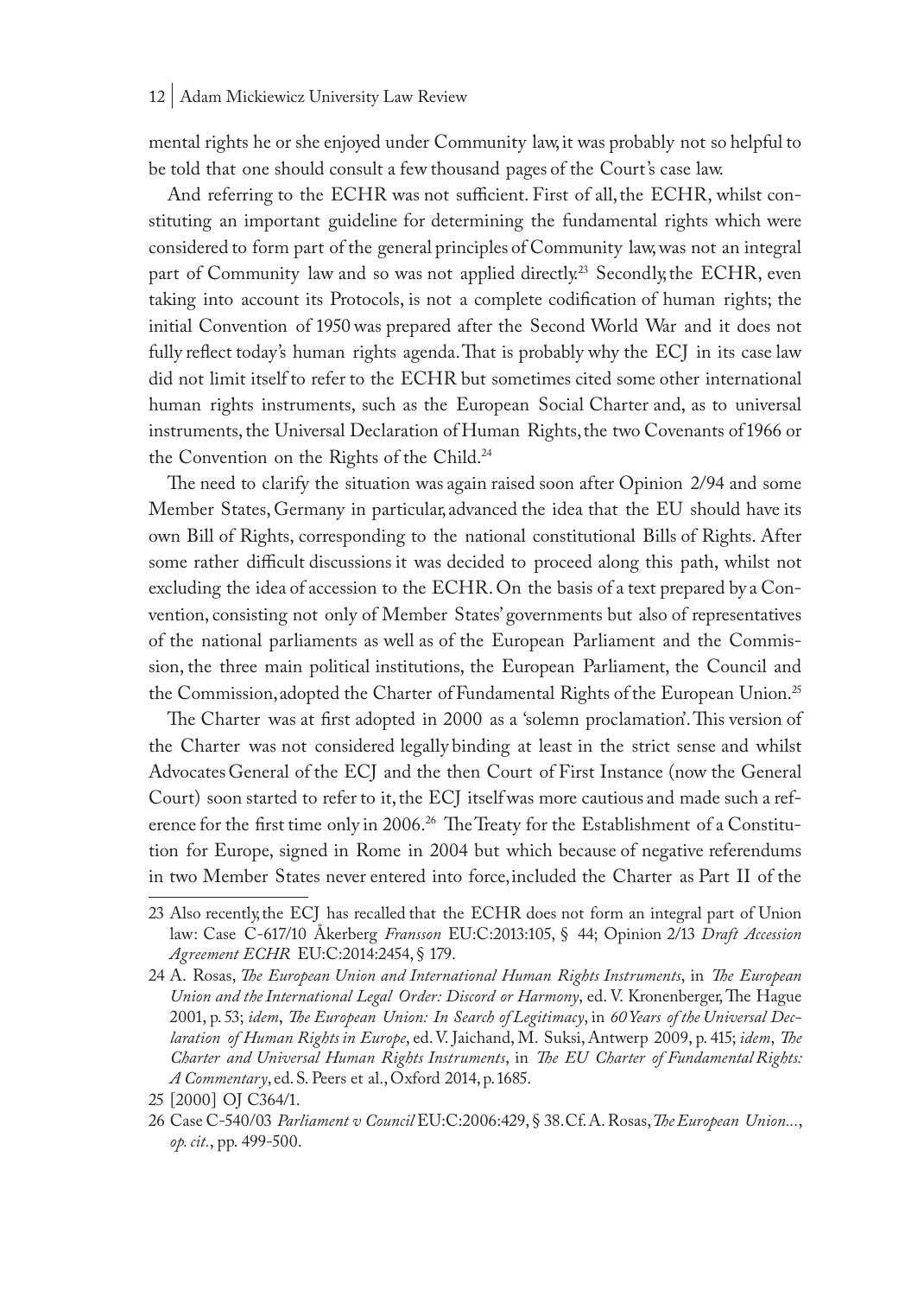Constitutional Treaty.27 The Lisbon Treaty of 2007, which entered into force on 1 December 2009, completed this process by amending Article 6 TEU and inserting in it a § 1 providing that the Charter 'shall have the same legal value as the Treaties'. It was, in other words, made part of binding primary EU law, despite the fact that the text of the Charter, unlike the Constitutional Treaty of 2004, was not included in the TEU itself but appears as a separate instrument. As indicated in Article 6(1), this instrument is an 'adapted' version of the Charter as proclaimed in December 2000, containing some minor modifications above all to the general provisions contained in Title VII.28

And so the EU had finally given itself a true Bill of Rights, a constitutional instrument which prevails over EU legislative and other legal acts. If we look at the content of the Charter we shall find that the EU was here somewhat of a forerunner. The Charter is a modern fundamental rights instrument, which is inspired by not only the ECHR but also other European and universal instruments as well as national constitutions and taking into account a more recent human rights discourse.

Unlike the divide between civil and political rights, on the one hand, and economic, social and cultural rights, on the other, which can be seen in the split between the ECHR and the European Social Charter, and between the two universal Covenants of 1966,<sup>29</sup> the EU Charter combines in one single instrument basically all human rights considered to be worthy of such elevated status. It is true that the so-called economic, social and cultural rights occupy a somewhat more modest position than the so-called civil and political rights. But the way these two categories, to the extent we really can speak of categories, are interwoven in the text of the Charter points to the principle of the indivisibility of human rights and also illustrates the difficulties in making a sharp distinction between the two categories – in which category should we, for instance, put Article 26 on the rights of persons with disabilities or Article 28 on the right of workers and employers to take collective action to defend their interests, to name but two examples? Whilst there is not yet much case law on social rights in the narrow sense of the term, the two Articles mentioned figure among the Charter rights which have already been examined by the ECJ.30

<sup>27</sup> [2004] OJ C310/1.

<sup>28</sup> For a detailed commentary to the Charter: *The EU Charter...*, *op. cit.* Cf. e.g. *Fundamental Rights Protection of the European Union*, ed. J. Barz, Warsaw 2009; *The EU Charter of Fundamental Rights: From Declaration to Binding Instrument*, ed. G. Di Federico, Dordrecht 2011.

<sup>29</sup> On this divide and the problems related to it v., e.g. *Economic, Social and Cultural Rights: A Textbook*, ed. A. Eide, C. Krause, A. Rosas, Dordrecht 2001.

<sup>30</sup> On Article 26 of the Charter: Case C-356/12 *Glazel* EU:C:2014:350, §§ 74-79, which also refers (§§ 67-71) to the UN Convention on the Rights of Persons with Disabilities, [2010] OJ L23/35. In other judgments relating to the rights of persons with disabilities the Court has, apart from the UN Convention, based itself on Council Directive 2000/78/EC of 27 Novem ber 2000 establishing a general framework for equal treatment in employment and occupation, [2000] OJ L303/16; cf. e.g. Joined Cases C-335/11 and C-337/11 *HK Danmark*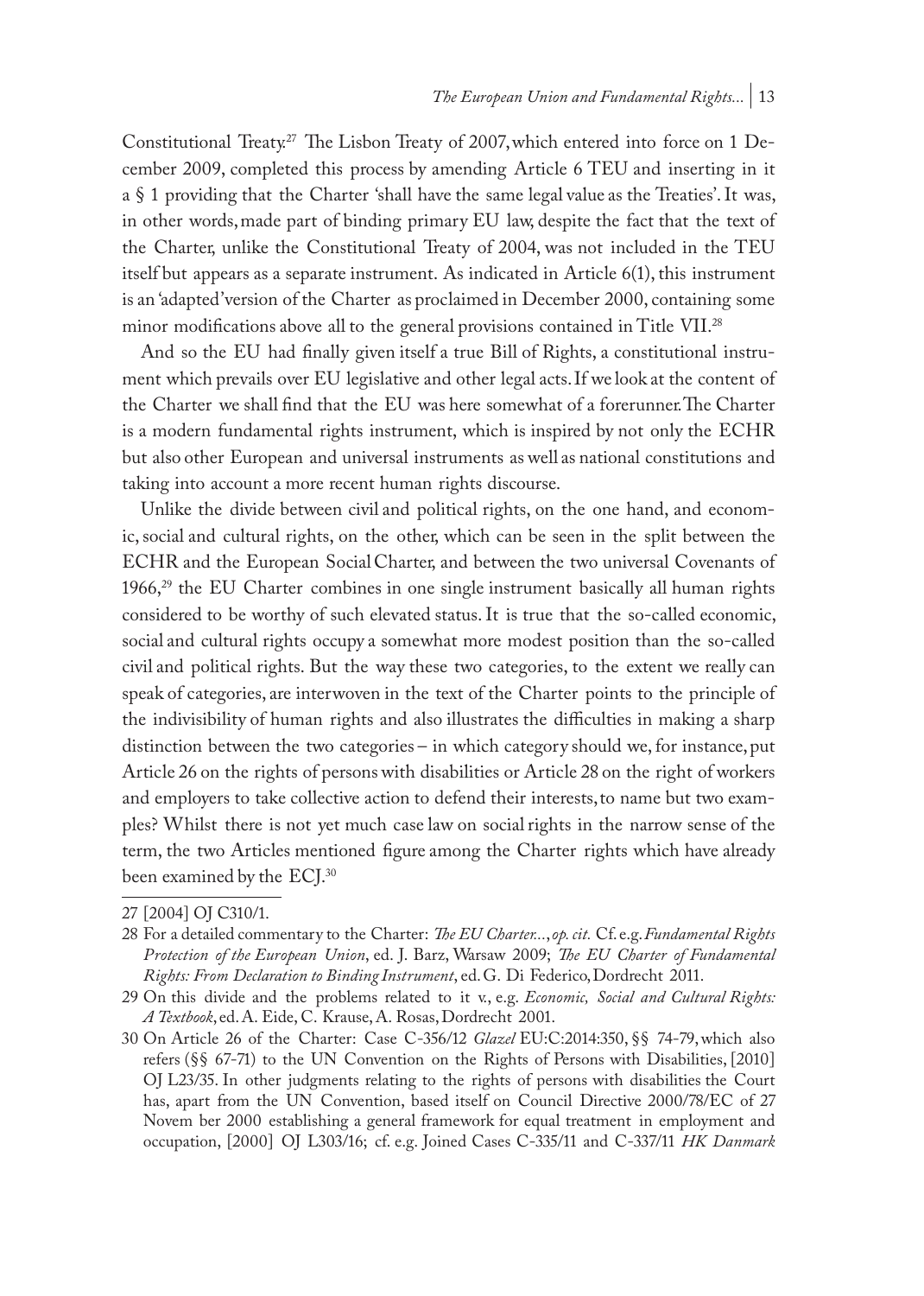There are also some other elements in the Charter which could be regarded as innovations or at least progressive developments as compared to most earlier human rights/ fundamental instruments. I am thinking for instance of Article  $3(2)$ , which prohibits, inter alia, the reproductive cloning of human beings. Another example could be Article 21, which prohibits discrimination generally and includes as examples of what is prohibited discrimination on the grounds of, inter alia, genetic features, disability, age and sexual orientation. The reference to membership of a national minority, and the reference to the rights of persons belonging to minorities in Article 2 TEU, are novelties in an EU c*o*ntext, even if minority protection, of course, has previously received much attention in other contexts such as the Council of Europe.31 Among other provisions of the Charter which are have not as such received much attention elsewhere can be mentioned Article 37 on environmental protection and Article 38 on consumer protection.<sup>32</sup> Finally, it is worth mentioning that Article 47 on the right to an effective remedy and a fair trial has a wider scope of application than Article 6 of the ECHR, in the sense that Article 47 is applicable to all alleged violations of rights and freedoms guaranteed by Union law whereas Article 6 of the European Convention is limited to penal proceedings and situations involving 'civil rights and obligations.'33

The reference in Article 47 of the Charter to rights and freedoms 'guaranteed by EU law' on the other hand points to a general limitation of the applicability of the Charter spelled out in general terms in its Article 51. At Member States' level, the Charter is applicable only when the Member State concerned is 'implementing Union law.' The Charter in other words has not obtained the status of the US Bill of Rights, which may be applied at sub-federal level also when state law rather than federal law is involved. That said, the difficulties in drawing a sharp line between Union law and national law in the EU context are also present when the applicability of the Charter at national level is at stake and the ECJ has had to struggle with these difficulties in a number of cases.<sup>34</sup>

- 32 On Article 37: E. Morgera, G. Marín Durán, *Article 37: Environmental Protection*, in *The EU Charter...*, *op. cit.*, p. 983. On Article 38: S. Weatherhill, *Article 38: Consumer Protection*, in *The EU Charter...*, *op. cit.*, p. 1005.
- 33 P. Aalto et al., *Article 47: Right to an Effective Remedy and to a Fair Trial*, in *The EU Charter...*, *op. cit.*, p. 1197.
- 34 V., e.g. A. Rosas, *The Applicability of the EU Charter of Fundamental Rights at National Level*, "European Yearbook on Human Rights" 2013, vol. 13, pp. 97-112; A. Ward, *Article 51: Field of Application*, in *The EU Charter...*, *op. cit.*, p. 1413.

EU:C:2013:222; C. O'Brien, *Article 26: Integration of Persons with Disabilities*, in *The EU Charter...*, *op. cit.,* p. 709. As to Article 28 of the Charter: Case C-438/05 *International Transport Workers' Federation* ('Viking Line') EU:C:2007:772, §§ 43-44; Case C-341/05 *Laval un Partneri* EU:C:2007:809,§§ 90-91. Cf. C. Barnard, *Article 28: Right of Collective Bargaining and Action*, in *The EU Charter...*, *op. cit.*, p. 773.

<sup>31</sup> On the prohibition of discrimination and the right of minorities in the Charter v., e.g. *EU Constitutional Law...*, *op. cit.*, pp. 174-177. On Article 21 specifically: C. Kilpatrick, *Article 21: Non-Discrimination*, in *The EU Charter...*, *op. cit.*, p. 579.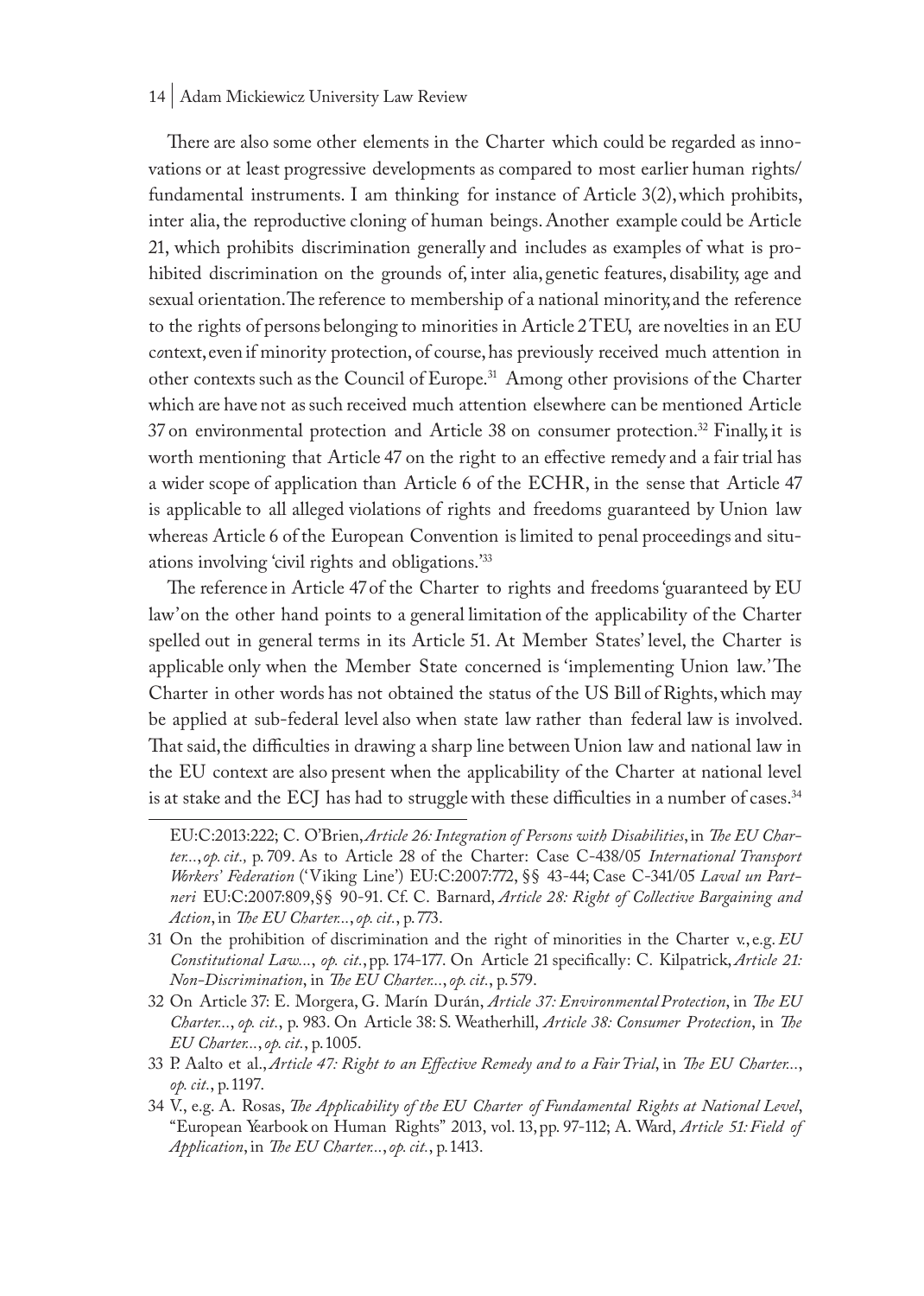To the extent that the scope of Union law is expanding, the scope of application of the Charter will expand accordingly.

## **The EU and the ECHR**

In situations where the Charter is not applicable the Member State concerned of course remains bound by the ECHR and other human rights conventions and individuals may complain to the European Court of Human Rights or, where applicable, other human rights complaint bodies. But the ECHR and other human rights conventions are not only relevant in the context of the national law of the Member States but they also play a role in the application of EU fundamental rights, be it under the Charter of Fundamental Rights or as general principles of Union law. As I noted before, the ECJ started to apply fundamental rights as general principles of Union law already in 1969 and the Court soon followed suit by holding that the international instruments may serve as guidelines in this respect.

These international instruments, and the ECHR in particular, are also present in the Charter context. First of all, the Charter, as is obvious from its Preamble and from the Explanations to the Charter, is to a large extent inspired by these instruments (the Preamble singles out the ECHR and the European Social Charter). Secondly, Article 52(3) of the Charter provides that the rights of the Charter which 'correspond to' rights guaranteed by the ECHR shall be given the 'same meaning and scope' as the corresponding rights in the Convention. Thirdly, Article 53 of the Charter contains a reserve habitual in human rights contexts according to which nothing in the Charter shall be interpreted as restricting or adversely affecting human rights as recognized, inter alia, by international law or by international agreements to which the Union or all the Member States are party.

In the light of the Court's case law, it seems that the latter provision (Article 53) cannot compromise the principle of primacy of Union law.<sup>35</sup> In case of a conflict, the Charter as primary law would prevail over human rights conventions, even if they have been concluded by the Union itself.<sup>36</sup> Article  $52(3)$ , on the other hand, is of greater importance and has already been applied by the Court several times, despite the fact that the EU is not a party to the  $\mathrm{ECHR}^{37}$  In this way, the Charter transforms, as it were, the minimum protection afforded by the ECHR into Union law and the Charter more specifically. But Article 52(3) is no obstacle to the more progressive elements of the Charter in that,

<sup>35</sup> V., in particular, Case C-399/11 *Melloni* EU:C:2013:107. Cf. Opinion 2/13, *Draft Accession Agreement*..., *op. cit*., §§ 191-194.

<sup>36</sup> In the EU hierarchy of norms, primary law prevails, in principle, over international agreements while the latter prevail, in principle, over regulations, directives and other acts of secondary law, v., e.g. *EU Constitutional Law...*, *op. cit.*, pp. 53, 59-61.

<sup>37</sup> For example: Case C-279/09 *DEB* EU:C:2010:811 §§ 35-36.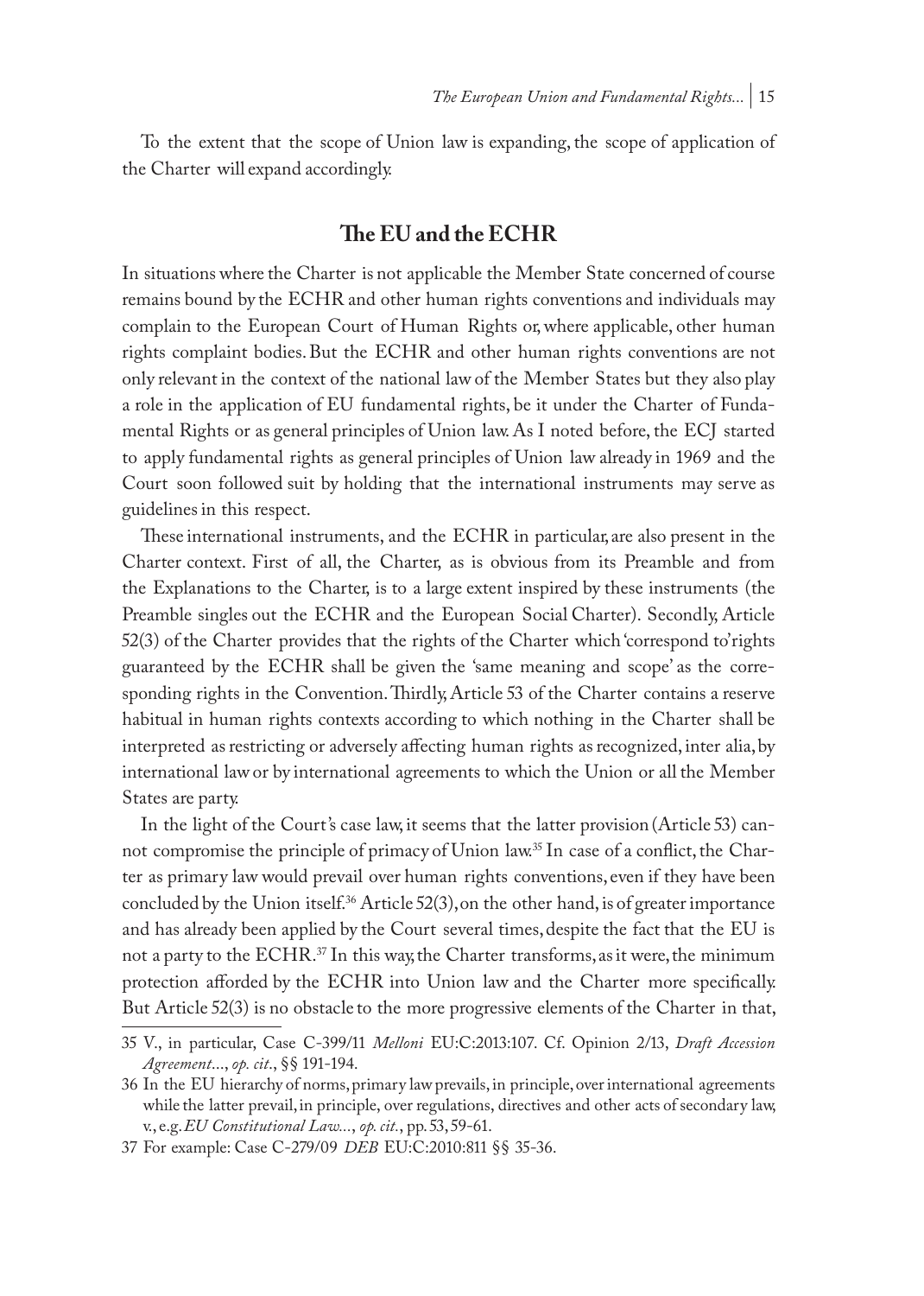first, the provision itself spells out that it shall not prevent Union law from providing 'more extensive protection' than that offered by the ECHR, and second, the Charter, as noted earlier, contains a number of rights which are not to be found or go beyond what is contained in the Convention. Moreover, EU legislation may contain provisions which provide more extensive protection than the ECHR, even in cases where this is not expressly spelled out in the Charter itself.

In view of this progressive feature of EU fundamental rights law it should perhaps not come as a great surprise that there are cases where the European Court of Human Rights has been inspired by a Charter provision, another rule of EU law or an ECJ judgment in arriving at a progressive development of an earlier interpretation of a provision in the ECHR. Examples are the right to marry in the context of change of sex,<sup>38</sup> the right to a lighter penalty provided by a law passed subsequent to the commission of the crime,39 and the right to interim measures in the context of Article 6 of the ECHR.40

In some instances, such as the question of asylum seekers asserting discrimination on grounds of homosexuality, it still remains to be seen whether the Strasbourg Court will follow the line taken in the recent A, B and C judgment relating to the verification of the sexual orientation of applicants.<sup>41</sup>

# **EU accession to the ECHR?**

Between the ECJ and the European Court of Human Rights there has, in other words, been a two-way street, where both Courts have taken into account the case law of the other. This interaction has taken place and, in my view, functioned fairly well without the EU being a Contracting Party to the ECHR. As noted earlier, the question of EU accession to the ECHR has been on the agenda quite some time.<sup>42</sup> Article  $6(2)$  TEU, as amended by the Treaty of Lisbon, provides that the Union shall accede to the ECHR. It is added, however, that accession should not affect the Union's existing competences as defined in the Treaties. And, as is recognized in Article 218(8) TFEU, accession, to become operative, requires the conclusion of an accession agreement with the Member States of the Council of Europe<sup>43</sup> as well as amendments to the ECHR itself. Protocol

<sup>38</sup> Case of *Goodwin v United Kingdom*, Eur.C.H.R., judgment of 11 July 2002 (Application No. 28957/95), referring to the wording of Article 9 of the Charter.

<sup>39</sup> Case of *Scoppola v Italy*, ECHR, judgment of 17 September 2009 (Application No. 10249/03), referring to Article 49(1) of the EU Charter of Fundamental Rights and the ECJ judgment in Joined Cases C-387/02, C-391/02 and C-404/02 *Berlusconi* EU:C:2005:270.

<sup>40</sup> Case of *Micallef v Malta*, ECHR, judgment of 15 October 2009 (Application No 17056/06), where a reference was made to ECJ case law.

<sup>41</sup> Joined Cases C-148/13 to C-150/13 A, B and C EU:C:2014:2406.

<sup>42</sup> Opinion 2/94 *Accession to the European Convention...*, *op. cit*.

<sup>43</sup> According to Article 218(8) TFEU, the adoption of the Council decision concluding the accession agreement requires unanimity in the Council.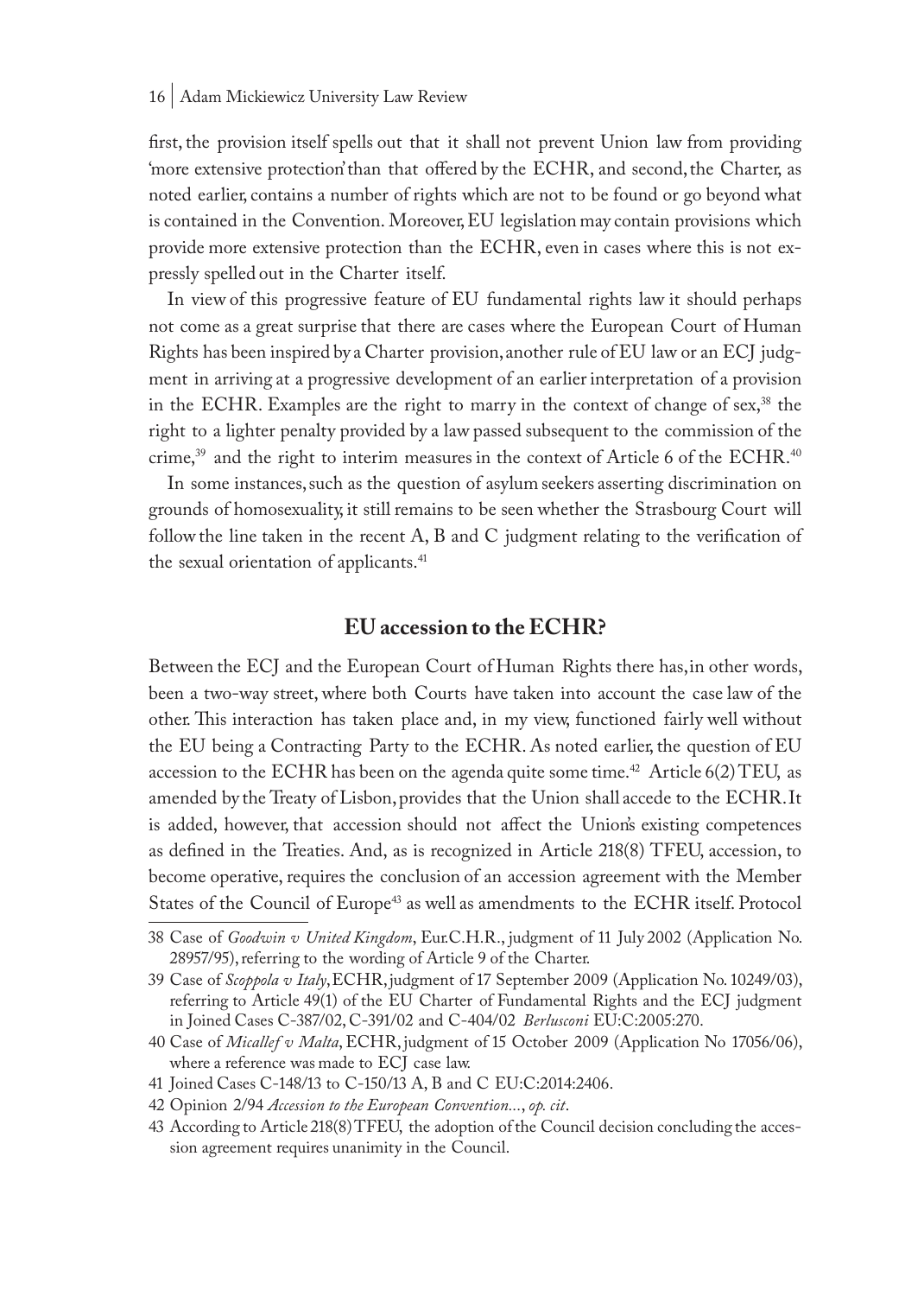No 8 annexed to the TEU and the TFEU requires that the accession agreement 'shall make provision for preserving the specific characteristics of the Union and Union law' and contains some other conditions which this agreement must meet.

The draft accession agreement which was negotiated between the European Commission and the 47 Council of Europe Member States and which was finalized at negotiators' level in April 201344 was subsequently referred to the ECJ for a binding opinion, under Article 218(11) TFEU, as to whether the draft agreement was compatible with Union law. In its Opinion of 17 December, the Court gave a negative answer, referring to a number of issues which needed to be corrected or clarified in order to make an accession agreement compatible with Union law.45 The Court stressed that one fundamental problem arose from the fact that the draft agreement was to a large extent based on the assimilation of the EU with States Party to the Convention, thus sidestepping some of the institutional and technical problems which arise mainly from the fact that the EU would not join the Convention replacing its Member States but alongside them.

To mention here just one of the problems which the Court underlined in its Opinion: The draft accession agreement contains no provisions providing for some special rules applying to the EU Member States in their internal relations in the fields of Union law based on mutual recognition and mutual trust.<sup>46</sup> Especially in these areas, to cite Opinion 2/13, 'the Member States may, under EU law, be required to presume that fundamental rights have been observed by the other Member States.<sup>47</sup> In this regard, there has been a certain tendency in the case law of the European Court of Human Rights to treat the relations between EU Member States more or less in the same way as the relations between them and other contracting parties to the ECHR, or even between contracting parties and third States.48

Such an approach would pose a serious problem for the proper functioning particularly of the EU area of freedom, security and justice, which sometimes requires the speedy and quasi-automatic transfer of a person from one Member State to another.

<sup>44</sup> Draft Revised Agreement, Final Report to the CDDH, Fifth Negotiation Meeting Between the CDDH Ad Hoc Negotiation Group and the European Commission, Council of Europe.

<sup>45</sup> Opinion 2/13, supra note 23. There is already an abundance of articles and case notes on Opinion 2/13; for a fairly detailed analysis: D. Halberstam, *It's the Autonomy, Stupid! – A Modest Defense of Opinion 2/13 on EU Accession to the ECHR, and the Way Forward*, "Public Law and Legal Theory Research Paper Series," Paper No. 432, Michigan Law, University of Michigan, February 2015, http://ssrn.com/abstract=2567591.

<sup>46</sup> The concept of mutual recognition appears, apart from secondary law, in the TFEU in the context of the 'area on freedom, security and justice': Articles 67(3), 67(4), 81(1), 81(2), 82(1) and 82(2) TFEU. Cf. Article 67(2) TFEU, which refers to 'a common policy on asylum, immigration and external border control, based on solidarity between Member States.'

<sup>47</sup> Opinion 2/13 *Draft Accession Agreement*..., *op. cit*., § 192.

<sup>48</sup> V., e.g. Case of *Tarakhel v Switzerland*, judgment of 4 November 2014 (Application No. 29217/12). Cf. D. Halberstam, *It's the Autonomy, Stupid!...*, *op. cit.,* pp. 23-27.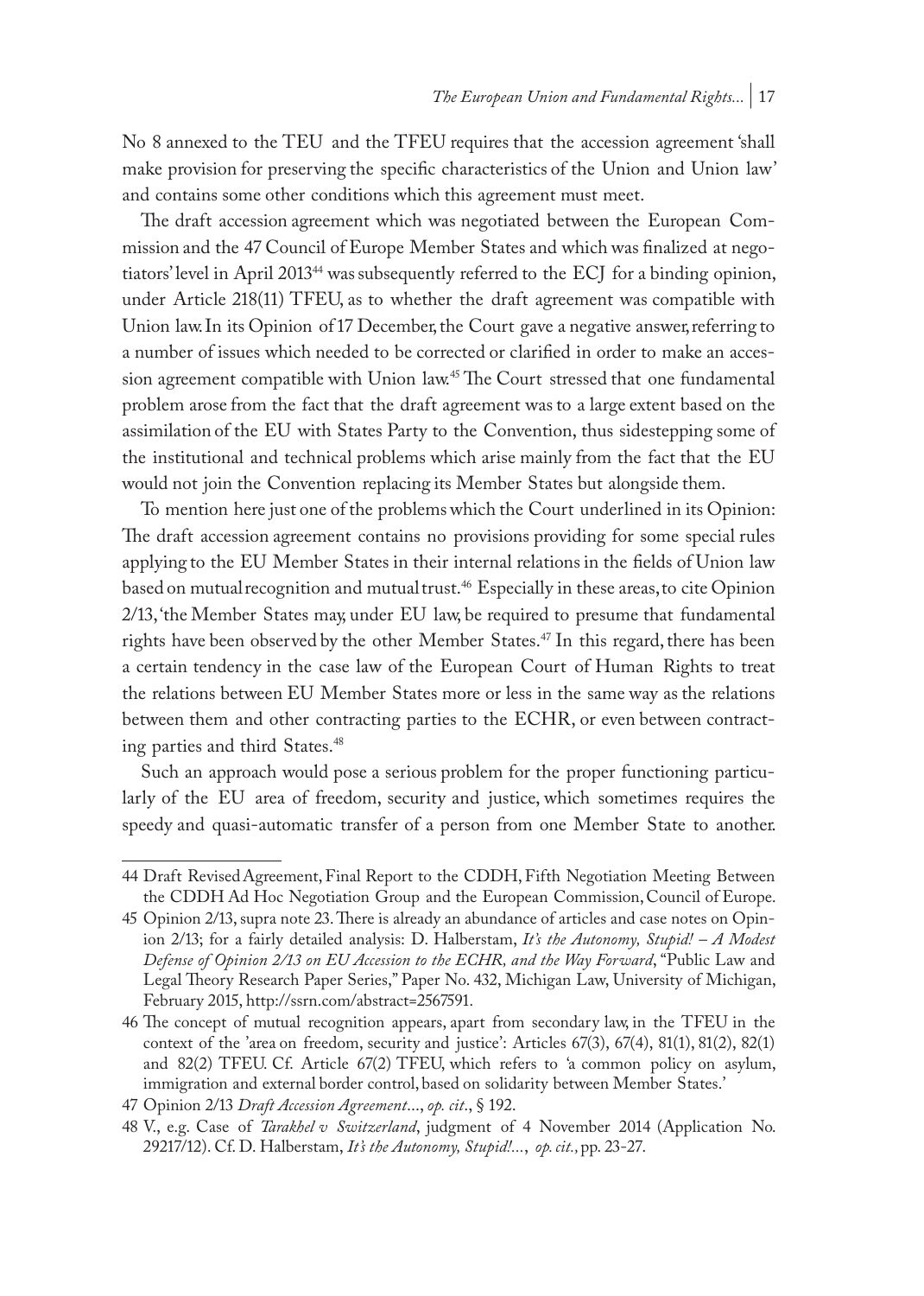It is not a question of lowering the standard of fundamental rights protection required. However, the main responsibility, in the context of the EU, for ensuring the protection of the person's fundamental rights should be on the receiving Member State, which is the one that should principally deal with the matter (such as treating an asylum request, ordering an unlawfully abducted child to be returned to the receiving State and the protection of the child in the receiving State, or prosecuting a person handed over on the basis of the European arrest warrant).49

In other cases, however, the European Court of Human Rights has shown more understanding for the special nature of the EU internal market and area of freedom,, security and justice and has recognized that EU legislation based on mutual recognition and mutual trust should, as a rule, be applied as it is meant to be in the relations between the Member States. At the same time, ECJ case law can be said to have come closer to the approach of the European Court of Human Rights, as the ECJ has recognized that there may be exceptional circumstances where the sending Member State should not blindly execute a transfer of a person to the requesting Member State if there are serious concerns about the treatment he or she is likely to receive in the latter (a concrete risk of inhumane or degrading treatment).<sup>50</sup>

 This rapprochement between ECJ and Strasbourg case law could make it less difficult to find an acceptable solution to EU accession to the ECHR. Moreover, it is also true that EU accession to the ECHR might reinforce the idea of the EU forming, in these matters, a single area rather than several disparate jurisdictions, which could make it easier for the Strasbourg Court to recognize fully the principles of mutual recognition and mutual trust in EU law. As this is pure speculation, however, and as Strasbourg case law seems partly based on a stricter control also of the decision to transfer than what should be allowed under EU law, the ECJ in Opinion 2/13 insisted that this issue be dealt with in the accession agreement rather than be left to the vicissitudes of future case law.

It is now too early to say what will happen next, in other words what consequences will be drawn by the European Commission, the EU Council and the Member States as to the way forward. Let me only stress here that the Opinion should not be seen as a step

<sup>49</sup> Case of *Povse v Austria*, ECHR decision of 18 June 2013 (Application No. 3890/11), §§ 82-86, in which the Court of Human Rights (correctly it is believed) observed that the transferring State (Austria) had no more than fulfilled its strict obligations flowing from its membership of the EU (§ 82), that is the Dublin Regulation (EC, No. 343/2003), and that the applicants should have relied on their ECHR rights before the courts of the receiving State (Italy) and could have ultimately lodged an application with that Court against Italy (§ 86). See also *the Case of Avotinš v Latvia*, judgment of 23 May 2016 (Grand Chamber) (Application No 17502/07).

<sup>50</sup> Joined Cases C-404/15 and C-659/15 PPU *Aranyosi and Căldarăru* EU:C:2016:198 (concerning the European arrest warrant); Joined Cases C-411/10 and C-493/10 *NS and ME*  EU:C:2011:865 (concerning the Dublin Regulation on the Member State competent to deal with asylum requests).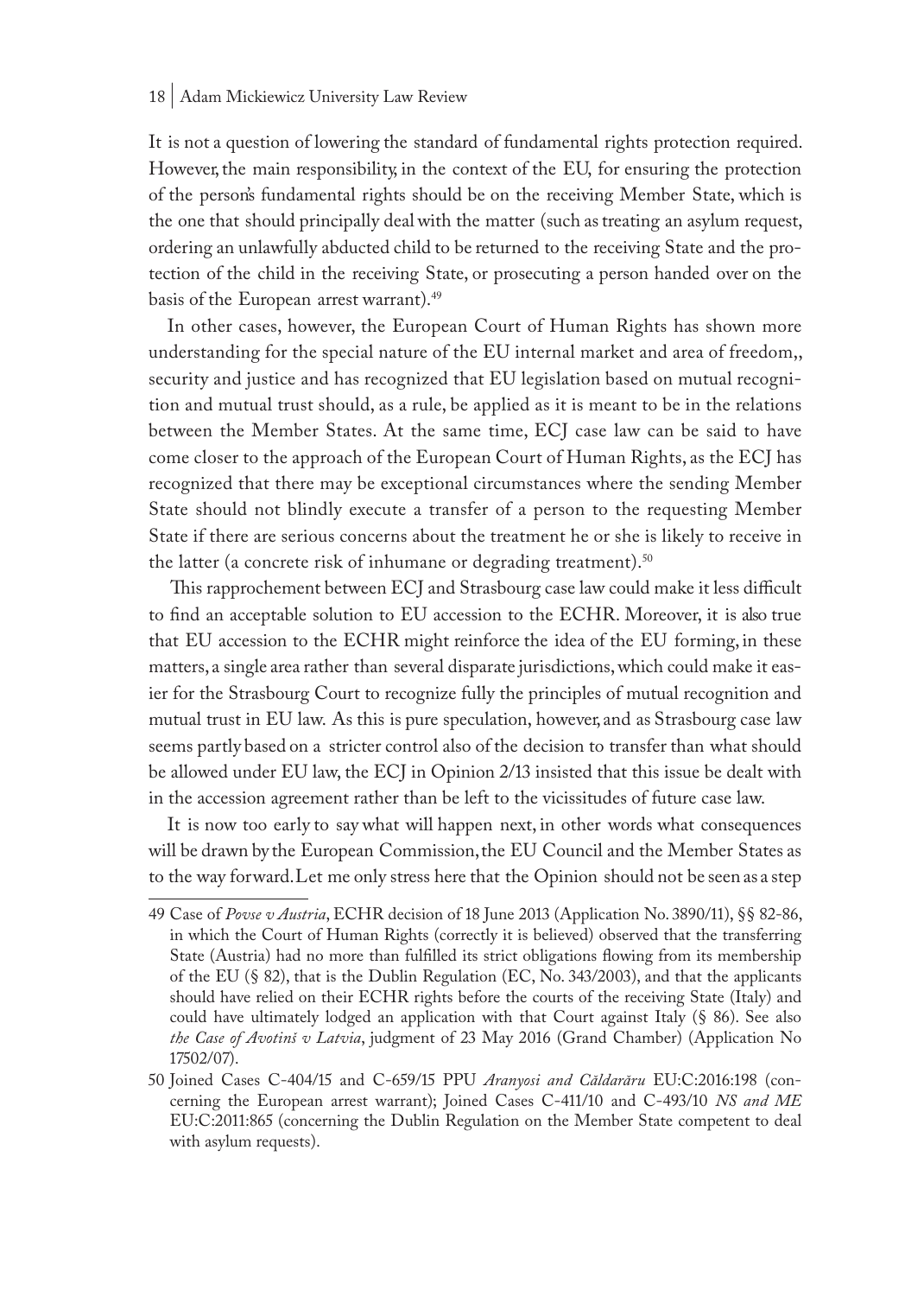back in the Court's approach to the substance of fundamental rights. Already a few years before the Opinion, as the Lisbon Treaty entered into force, the Court shifted somewhat its focus from the ECHR to the EU Charter.<sup>51</sup> This was inevitable, as the Charter, as I said earlier, now came to constitute the EU's own Bill of Rights and is also a more modern and more comprehensive fundamental rights instrument than the ECHR.

## **Concluding remarks**

The case law adopted on the basis of the Charter demonstrates in my view that both the ECJ, and the EU more generally, take fundamental rights seriously and are not particularly shy at the possibility of progressive development either. The post-Lisbon case law also includes some judgments declaring EU legislative acts invalid in whole or in part as constituting violations of Charter provisions. The most well-known case is the judgment of 2014 in *Digital Rights Ireland*, finding the whole EU Directive on data retention invalid as being incompatible with Articles 7 (respect for private life) and 8 (protection of personal data) of the Charter.<sup>52</sup> More generally, the Court in its case law relating to the Charter will no doubt take into account developments not only at the national constitutional level but also in the international human rights arena, notably with respect to the ECHR and other Council of Europe instruments and, as the case may be, in a more universal context.

Alongside these developments, the EU has focused on its *external* human rights agenda which consists of not only the human rights clauses referred to earlier but also a string of programmes and structured dialogues with third States.<sup>53</sup> In this context, the EU is often cooperating closely with international organizations such as the UN and the Red Cross movement. Some of the sanctions (called 'restrictive measures') taken against third States have been resorted to because of perceived violations of basic principles relating to human rights, democracy and the rule of law. And whilst the EU is not a Contracting Party to the ECHR, it fairly recently became the first non-State entity to conclude a human rights convention, the UN Convention on the Rights of Persons with Disabilities.<sup>54</sup> In this way the EU has increasingly become to be seen not only as a trading bloc but also as an actor exercising 'soft' power.

That said, I would like to emphasize that the EU should not be seen as a human rights organization, nor should the ECJ be seen as a human rights court.<sup>55</sup> The exclusion of

<sup>51</sup> V., e.g. A. Rosas, H. Kaila, *L'application de la Charte des droits fondamentaux de l 'Union européenne par la Cour de justice: Un premier bilan*', "XVI Il diritto dell'Unione Europea" 2011, pp. 1-28.

<sup>52</sup> Joined Cases C-293/12 *Digital Rights Ireland* and C-594/12 *Kärntner Landesregierung and Others*, EU:C:2014:238.

<sup>53</sup> V., e.g. A. Rosas, *The European Union*..., *op. cit*., pp. 505-518.

<sup>54</sup> V. supra note 30.

<sup>55</sup> A. Rosas, *Is the EU a Human Rights Organisation?*, "CLEER Working Papers" 2011, no. 1.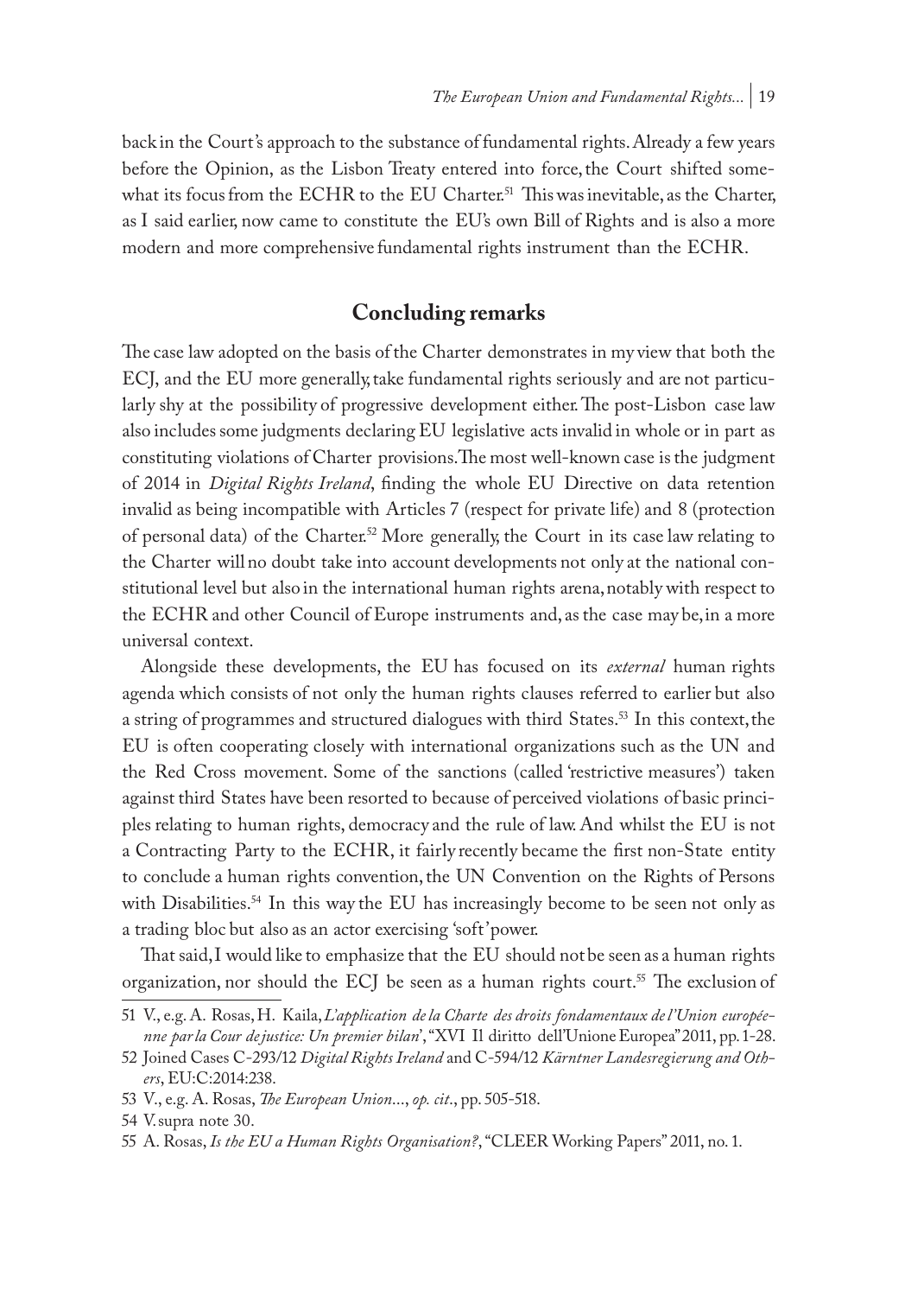the applicability of the Charter when solely national law is at stake is an illustration of this. And more generally, the EU is an economic and political union of States, not an intergovernmental organisation such as the Council of Europe, which is centred on the promotion and protection of human rights.

It is true that fundamental rights and human rights figure prominently among the values and objectives of the EU but there are many other objectives of the EU as well, for instance the creation of a single market and an area of freedom, security and justice, both 'without internal frontiers.'56 And it is indicative that the TEU, when referring to the external objectives of the Union, mentions not only the values of the Union but also its 'fundamental interests, security, independence and integrity' (Article 21 TEU). As is demonstrated for instance by the sanctions policy of the EU, including with regard to some European States such as Byelorussia and Russia, the Union action in some respects resembles that of independent States (in fact, in the field of sanctions, the Union has replaced its Member States as the entity instigating the restrictive measures).<sup>57</sup> At the same time, as the *Kadi* I and II judgments of 2008 and 2013 and the case law of the Union Courts more generally demonstrate, such sanction decisions are subject to a fairly strict judicial control in accordance with basic principles of fundamental rights and the rule of law.58

To come back to the initial question, is the EU in the human rights field a vanguard or a villain? I hope it should have become clear by now that the Union does not fit particularly well into any of these two extremes. But by comparison to the other EU institutions, the Court of Justice has been somewhat of a forerunner, taking the first steps towards a fundamental rights system already in 1969 and contributing in many respects to its further development. Also outside the EU framework, there seems to be an increasing tendency among courts and other actors to take note of, and sometimes even cite, ECJ judgments in the fundamental rights/human rights area.59 And in some

<sup>56</sup> Article 3(2) TEU and Article 26(2) TFEU.

<sup>57</sup> V., e.g. A. Rosas, *Counter-Terrorism and the Rule of Law: Issues of Judicial Control*, in *Counter-Terrorism: International Law and Practice*, ed. A. M Salinas de Frías et al., Oxford 2012, pp. 83, 88-93. On sanctions undertaken against Russia, in particular, see Case C-72/15 *Rosneft*  EU:C:2017:236.

<sup>58</sup> Joined Cases C-402/05 P and C-415/05 P *Kadi and Al Barakaat International Foundation v Council and Commission* ('Kadi I') EU:C:2008:461; Case C-584/10 P *Commission and Others v Kadi* ('Kadi II') EU:C:2013:518. On the other hand, the intensity of the control may vary depending on the nature of the sanctions and the factual circumstances of each case. V., e.g. Case C-348/12 P *Council v Kala Naft* EU:C:2013:776.

<sup>59</sup> As to the European Court of Human Rights, v. *supra* notes 38-40. For an example of a national judgment citing *Kadi I*: A. Rosas, *Counter-Terrorism...*, *op. cit.*, p. 101, citing the judgment of the UK Supreme Court of 27 January 2010 in *Ahmed and Others*, [2010] UKSC 2, [2010] AC 534. In the United Nations, *Kadi I* led to some improvements in the monitoring of Security Council sanctions decisions: A. Rosas, *Counter-Terrorism...*, *op. cit.*, p. 102.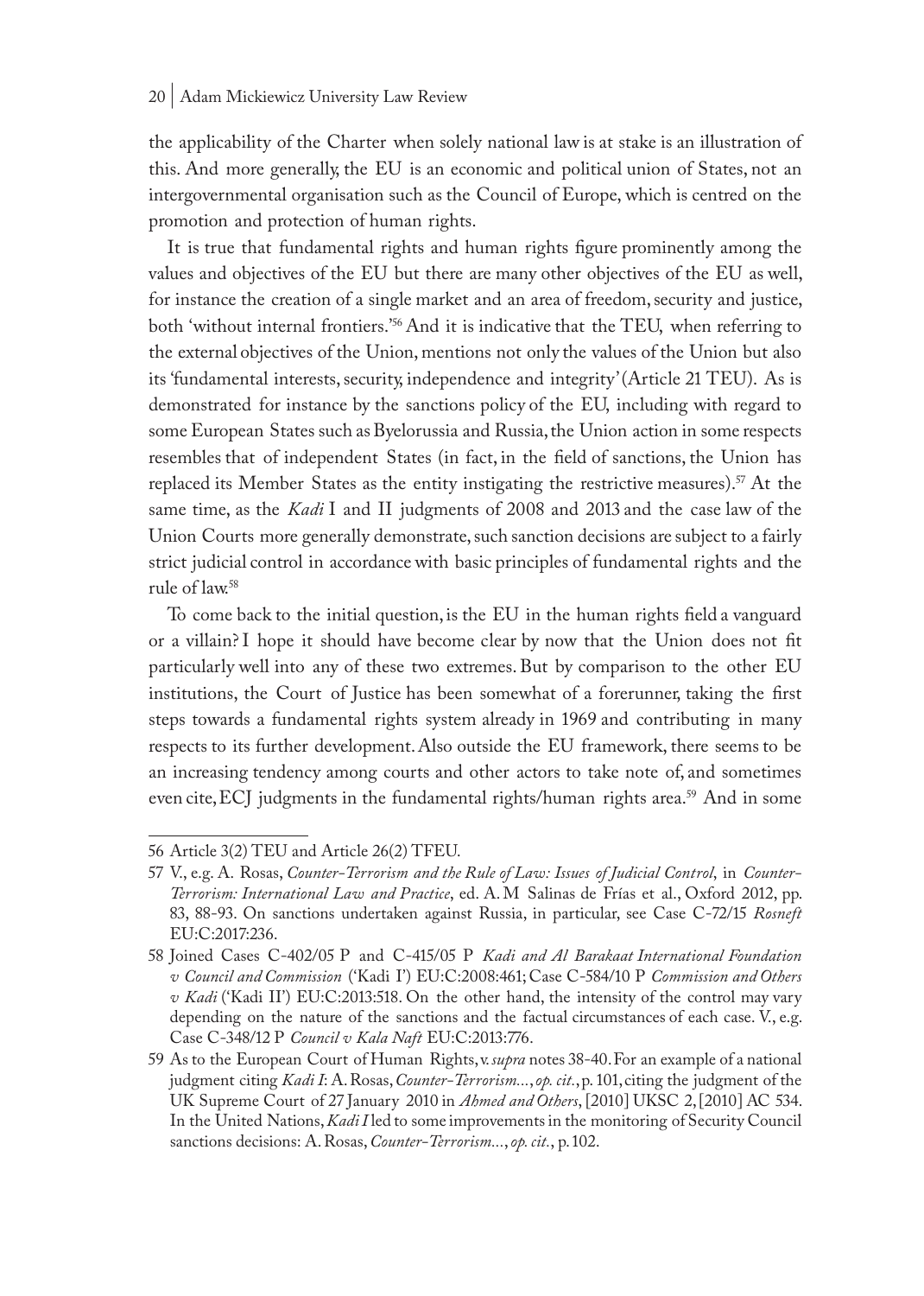respects the Union itself, too, whilst having been almost silent on fundamental and human rights in the 1960s, has been more of a forerunner in adopting, with the Treaty of Lisbon, a veritable constitutional Bill of Rights, that is, the Charter of Fundamental Rights. The Union has also, since the 1990s, developed an external human rights policy which seems more visible than that pursued by many States. It is my belief that in so far as EU fundamental rights and human rights are concerned, we have not come to the end of the story and that there will also in the future be many interesting developments to witness and to digest, both at the political and judicial level.

## **Literature**

- Aalto P. et al., *Article 47: Right to an Effective Remedy and to a Fair Trial*, in *The EU Charter of Fundamental Rights: A Commentary*, ed. S. Peers et al., Oxford 2014.
- Barnard C., *Article 28: Right of Collective Bargaining and Action*, in *The EU Charter of Fundamental Rights: A Commentary*, ed. S. Peers et al., Oxford 2014.
- Brandtner B., Rosas A., *Human Rights and the External Relations of the European Community: An Analysis of Doctrine and Practice*, "European Journal of International Law" 1998, vol. 9.
- Brandtner B., Rosas A., *Trade Preferences and Human Rights*, in *The EU and Human Rights*, ed. P. Alston, Oxford 1999.
- *Economic, Social and Cultural Rights: A Textbook*, ed. A. Eide, C. Krause, A. Rosas, Dordrecht 2001.
- *Fundamental Rights Protection of the European Union*, ed. J. Barz, Warsaw 2009. Halberstam D., *It's the Autonomy, Stupid!" – A Modest Defense of Opinion 2/13 on EU Accession to the ECHR, and the Way Forward*, "Public Law and Legal Theory Research Paper Series," Paper No. 432.
- Kilpatrick C., *Article 21: Non-Discrimination*, in *The EU Charter of Fundamental Rights: A Commentary*, ed. S. Peers et al., Oxford 2014.
- Morgera E., Marín Durán G., *Article 37: Environmental Protection*, in *The EU Charter of Fundamental Rights: A Commentary*, ed. S. Peers et al., Oxford 2014.
- O'Brien C., *Article 26: Integration of Persons with Disabilities*, in *The EU Charter of Fundamental Rights: A Commentary*, ed. S. Peers et al., Oxford 2014.
- Pescatore P., *Les droits de l 'homme et l 'intégration européenne*, "Cahiers de droit européen" 1968.
- Rosas A., *Counter-Terrorism and the Rule of Law: Issues of Judicial Control*, in *Counter-Terrorism: International Law and Practice*, ed. A.M Salinas de Frías et al., Oxford 2012.
- Rosas A., *Fundamental Rights in the Luxembourg and Strasbourg Courts*, in *The EFTA Court: Ten Years On*, ed. C Baudenbacher et al., Oxford 2005.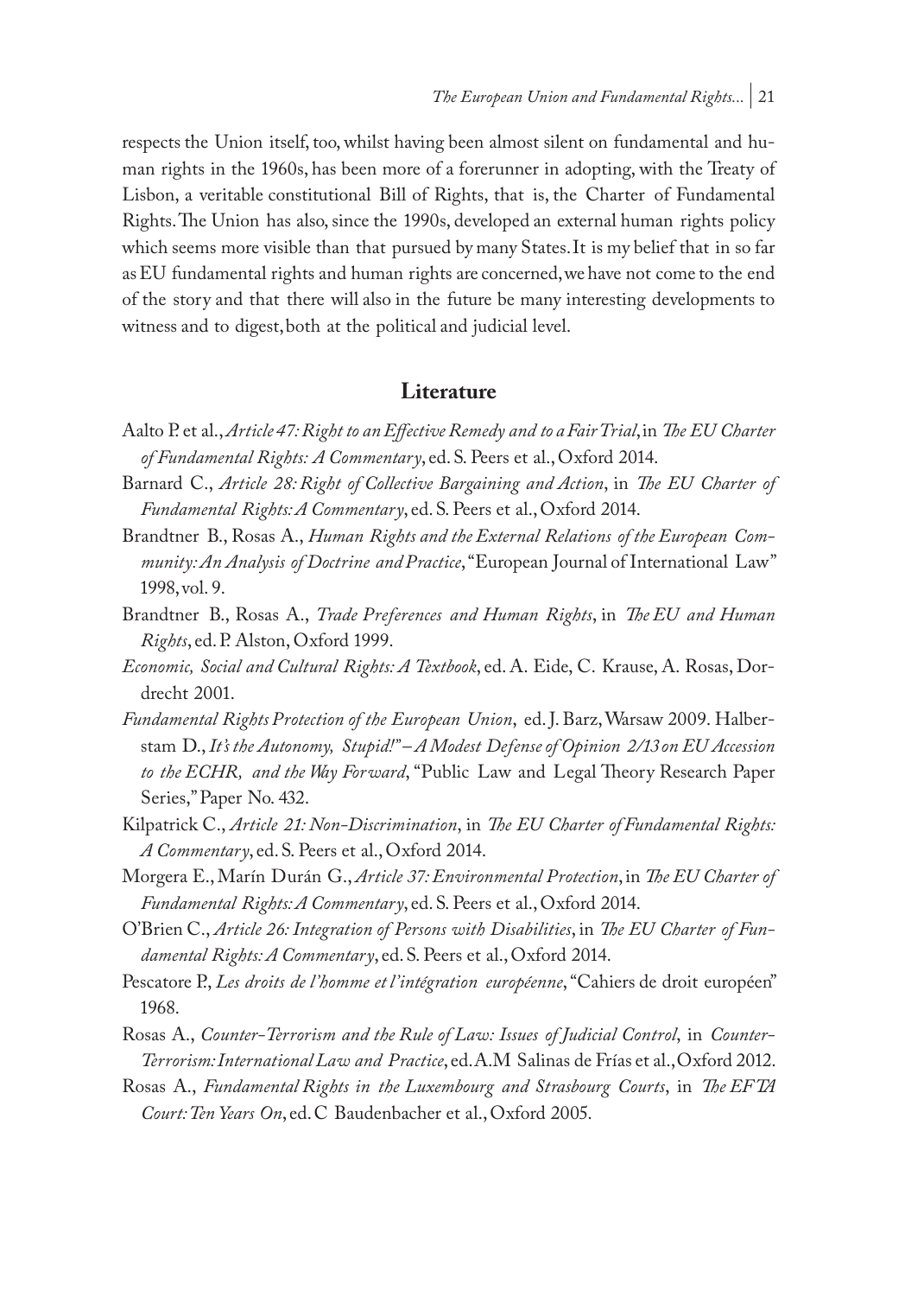- 22 | Adam Mickiewicz University Law Review
- Rosas A., *Is the EU a Human Rights Organisation?*, "CLEER Working Papers" no. 1, The Hague 2011.
- Rosas A., *The Applicability of the EU Charter of Fundamental Rights at National Level*, "European Yearbook on Human Rights" 2013, vol. 13.
- Rosas A., *The Charter and Universal Human Rights Instruments*, in *The EU Charter of Fundamental Rights: A Commentary*, ed. S. Peers et al., Oxford 2014.
- Rosas A., *The European Court of Justice and Fundamental Rights: Yet Another Case of Judicial Activism?*, in *European Integration through Interaction of Legal Regimes*, ed. C. Baudenbacher, H. Bull, Oslo 2007.
- Rosas A., *The European Union: In Search of Legitimacy*, in *60 Years of the Universal Declaration of Human Rights in Europe*, ed. V. Jaichand, M. Suksi, Antwerp 2009.
- Rosas A., *The European Union and Fundamental Rights/Human Rights*', in *International Protection of Human Rights: A Textbook*, ed. C. Krause, M. Scheinin, Turku – Åbo 2012.
- Rosas A., *The European Union and International Human Rights Instruments*, in *The European Union and the International Legal Order: Discord or Harmony*, ed. V. Kronenberger, The Hague 2001.
- Rosas A., Armati L., *EU Constitutional Law: An Introduction*, Oxford 2012.
- Rosas A., Kaila H., *L'application de la Charte des droits fondamentaux de l'Union européenne par la Cour de justice : Un premier bilan*', "XVI Il diritto dell'Unione Europea" 2011.
- *The Court of Justice and the Construction of Europe: Analyses and Perspectives on Sixty Years of Case-law – La Cour de justice et la Construction de l 'Europe: Analyses et Perspectives de Soixante Ans de Jurisprudence*, ed. A. Rosas et al., The Hague 2013.
- *The EU Charter of Fundamental Rights: From Declaration to Binding Instrument*, ed. G. Di Federico, Dordrecht 2011.
- Thym D., *Attack or Retreat? Evolving Themes and Strategies of the Judicial Dialogue between the German Constitutional Court and the European Court of Justice*, in *Constitutional Conversations in Europe: Actors, Topics and Procedures*, ed. M. Claes et al., Cambridge 2012.
- Ward A., *Article 51: Field of Application*, in *The EU Charter of Fundamental Rights: A Commentary*, ed. S. Peers et al., Oxford 2014.
- Weatherhill S., *Article 38: Consumer Protection*, in *The EU Charter of Fundamental Rights: A Commentary*, ed. S. Peers et al., Oxford 2014.
- *Van Gend en Loos 1963-2013: 50ème Anniversaire de l 'arrêt 50th Anniversary of the Judgment*, ed. A. Tizzano et al., Luxembourg 2013.

Case 4/73 *Nold v Commission* EU:C:1974:51, § 13. Case 6/64 *Costa* EU:C:1964:66.

Case 11/70 *Internationale Handelsgesellschaft* EU:C:1970:114, §§ 3-4. Case 26/62 *Van Gend & Loos* EU:C:1963:1.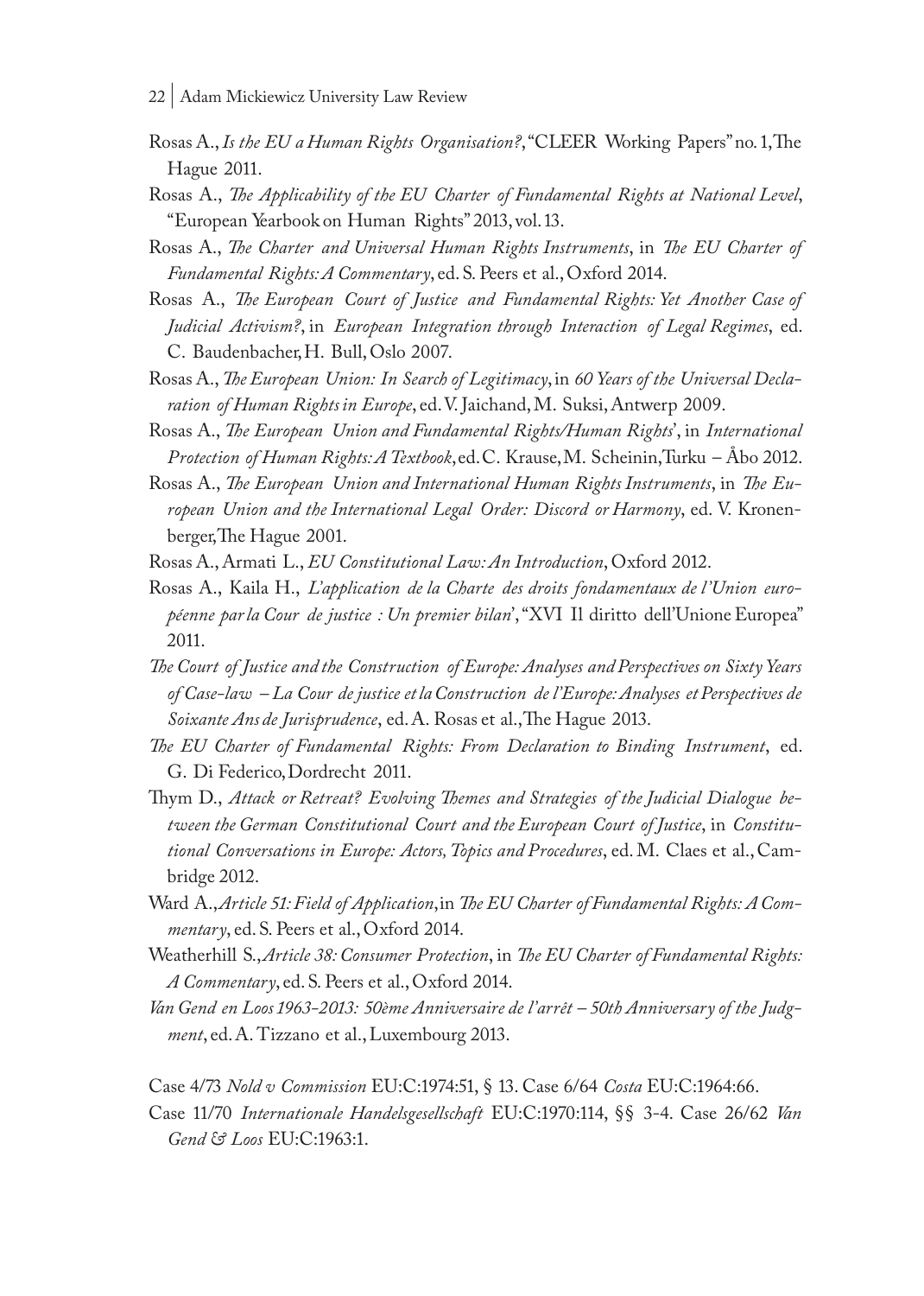- Case 29/69 *Stauder* EU:C:1969:57.
- Case C-268/94 *Portugal v Council* EU:C:1996:461. Case C-279/09 *DEB* EU:C:2010:811. Cases C-293/12 *Digital Rights Ireland*.
- Case C-341/05 *Laval un Partneri* EU:C:2007:809, §§ 90-91. Case C-348/12 P *Council v Kala Naft* EU:C:2013:776.
- Case C-356/12 *Glazel* EU:C:2014:350. Case C-399/11 *Melloni* EU:C:2013:107.
- Case C-438/05 *International Transport Workers' Federation* ('Viking Line') EU:C:2007:772
- Case C-540/03 *Parliament v Council* EU:C:2006:429.
- Case C-584/10 P *Commission and Others v Kadi* EU:C:2013:518.
- Case C-594/12 *Kärntner Landesregierung and Others* EU:C:2014:238. Case C-617/10 Åkerberg *Fransson* EU:C:2013:105.
- Case of *Goodwin v United Kingdom*, Eur.C.H.R., judgment of 11 July 2002 (Application No. 28957/95).
- Case of *Micallef v Malta*, ECHR, judgment of 15 October 2009 (Application No. 17056/06).
- Case of *Povse v Austria*, ECHR judgment of 18 June 2013 (Application No. 3890/11).
- Case of *Scoppola v Italy*, ECHR, judgment of 17 September 2009 (Application No. 10249/03).
- Case of *Tarakhel v Switzerland*, judgment of 4 November 2014 (Application No. 29217/12).
- Cases 46/87 and 222/88 *Hoechst v Commission* EU:C:1989:337. Cases C-148/13 to C-150/13 A, B and C EU:C:2014:2406. Cases C-335/11 and C-337/11 *HK Danmark*  EU:C:2013:222.
- Cases C-387/02, C-391/02 and C-404/02 *Berlusconi* EU:C:2005:270.
- Cases C-402/05 P C-415/05 P *Kadi and Al Barakaat International Foundation v Council and Commission* EU:C:2008:461.
- Cases C-411/10 and C-493/10 *NS and ME* EU:C:2011:865. Constitutional Treaty [2004] OJ C310/1.
- Council Directive 2000/78/EC of 27 November 2000 establishing a general framework for equal treatment in employment and occupation [2000] OJ L303/16.
- Decision of 7 June 2000, BVerfGE 102, 147.
- Decision of 22 October 1986, BVerfGE 73, 339. Decision of 29 May 1974, BVerfGE 37, 271.
- Opinion 2/94 *Accession to the European Convention on Human Rights* EU:C:1996:140. Opinion 2/13 *Draft Accession Agreement ECHR* EU:C:2014:2454.
- UN Convention on the Rights of Persons with Disabilities [2010] OJ L23/35.